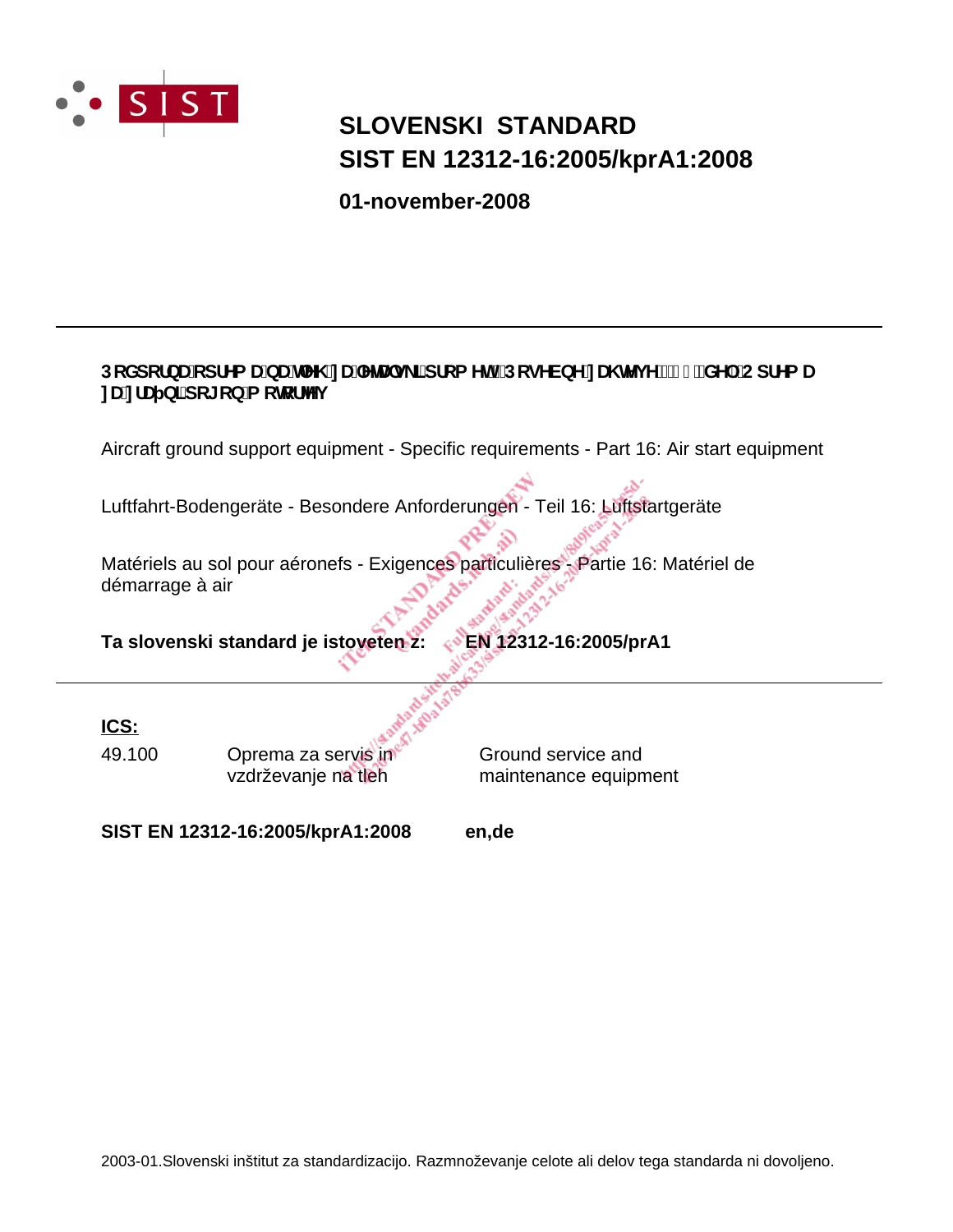**SIST EN 12312-16:2005/kprA1:2008**

International development of the term of the straightening of the term of the straightening of the term of the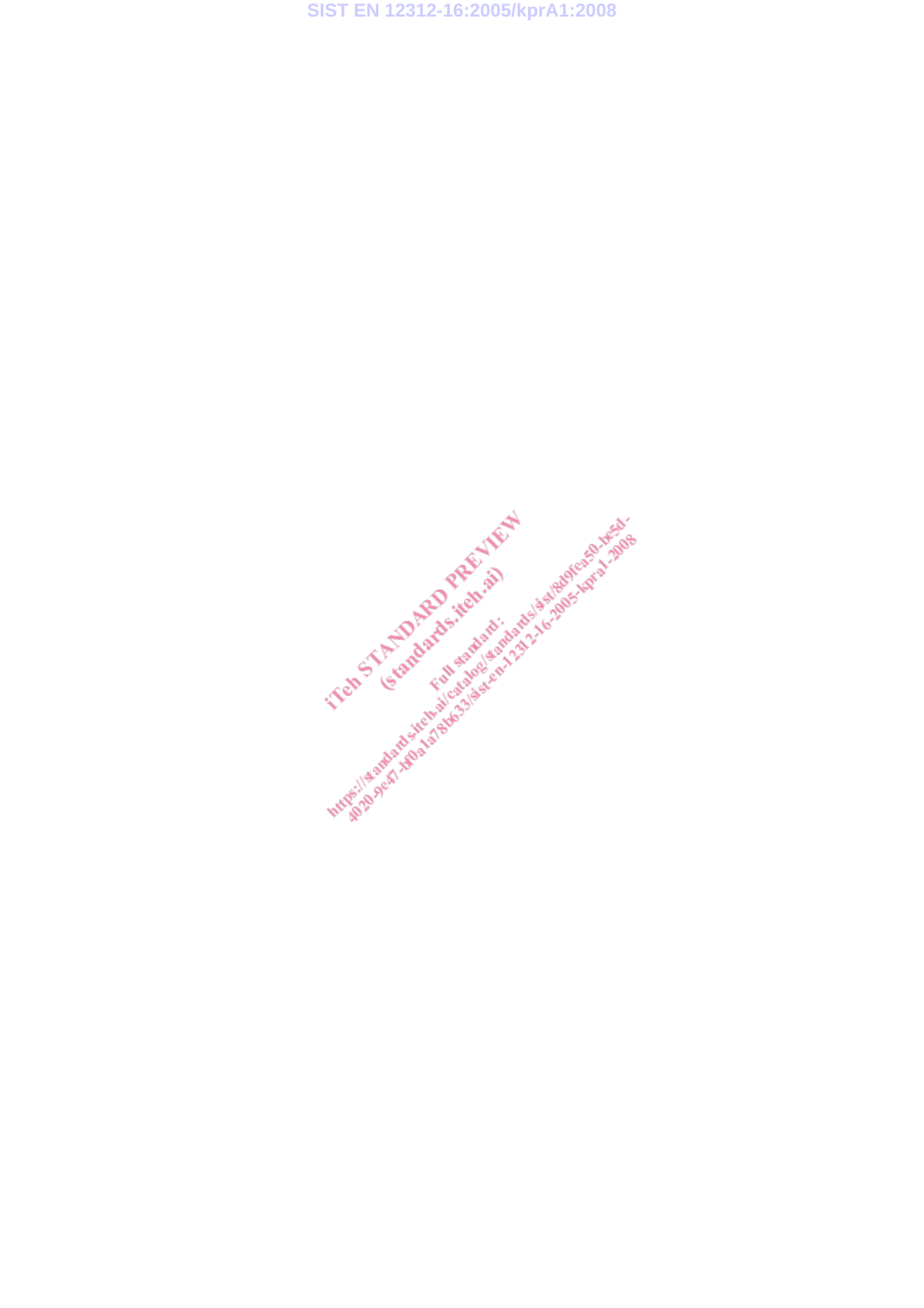# EUROPEAN STANDARD NORME EUROPÉENNE EUROPÄISCHE NORM

# **FINAL DRAFT EN 12312-16:2005**

**prA1**

August 2008

ICS 49.100

English Version

# Aircraft ground support equipment - Specific requirements - Part 16: Air start equipment

Matériels au sol pour aéronefs - Exigences particulières - Partie 16: Matériel de démarrage à air

Luftfahrt-Bodengeräte - Besondere Anforderungen - Teil 16: Luftstartgeräte

This draft amendment is submitted to CEN members for unique acceptance procedure. It has been drawn up by the Technical Committee CEN/TC 274.

This draft amendment [A1, if approved, will modify the European Standard EN 12312-16:2005. If this dra](X	�)-?M��"c_�a�HN�B7*�b�u
�U��u��j��1�;1F&ࣞ}����	�[{�T��>ഞ��k7�"�f5�	�12P��� ��@L
�mv��9���p��b�H>]�*�{W)ft becomes an amendment, CEN members are bound to comply with the CEN/CENELEC Internal Regulations which stipulate the conditions for inclusion of this amendment into the relevant national standard without any alteration.

This draft amendment was established by CEN in three official versions (English, French, German). A version in any other language made by translation under the responsibility of a CEN member into its own language and notified to the CEN Management Centre has the same status as the official versions.

CEN members are the national standards bodies of Austria, Belgium, Bulgaria, Cyprus, Czech Republic, Denmark, Estonia, Finland, France, Germany, Greece, Hungary, Iceland, Ireland, Italy, Latvia, Lithuania, Luxembourg, Malta, Netherlands, Norway, Poland, Portugal, Romania, Slovakia, Slovenia, Spain, Sweden, Switzerland and United Kingdom.

**Warning** : This document is not a European Standard. It is distributed for review and comments. It is subject to change without notice and shall not be referred to as a European Standard.



EUROPEAN COMMITTEE FOR STANDARDIZATION COMITÉ EUROPÉEN DE NORMALISATION EUROPÄISCHES KOMITEE FÜR NORMUNG

**Management Centre: rue de Stassart, 36 B-1050 Brussels**

© 2008 CEN All rights of exploitation in any form and by any means reserved worldwide for CEN national Members.

Ref. No. EN 12312-16:2005/prA1:2008: E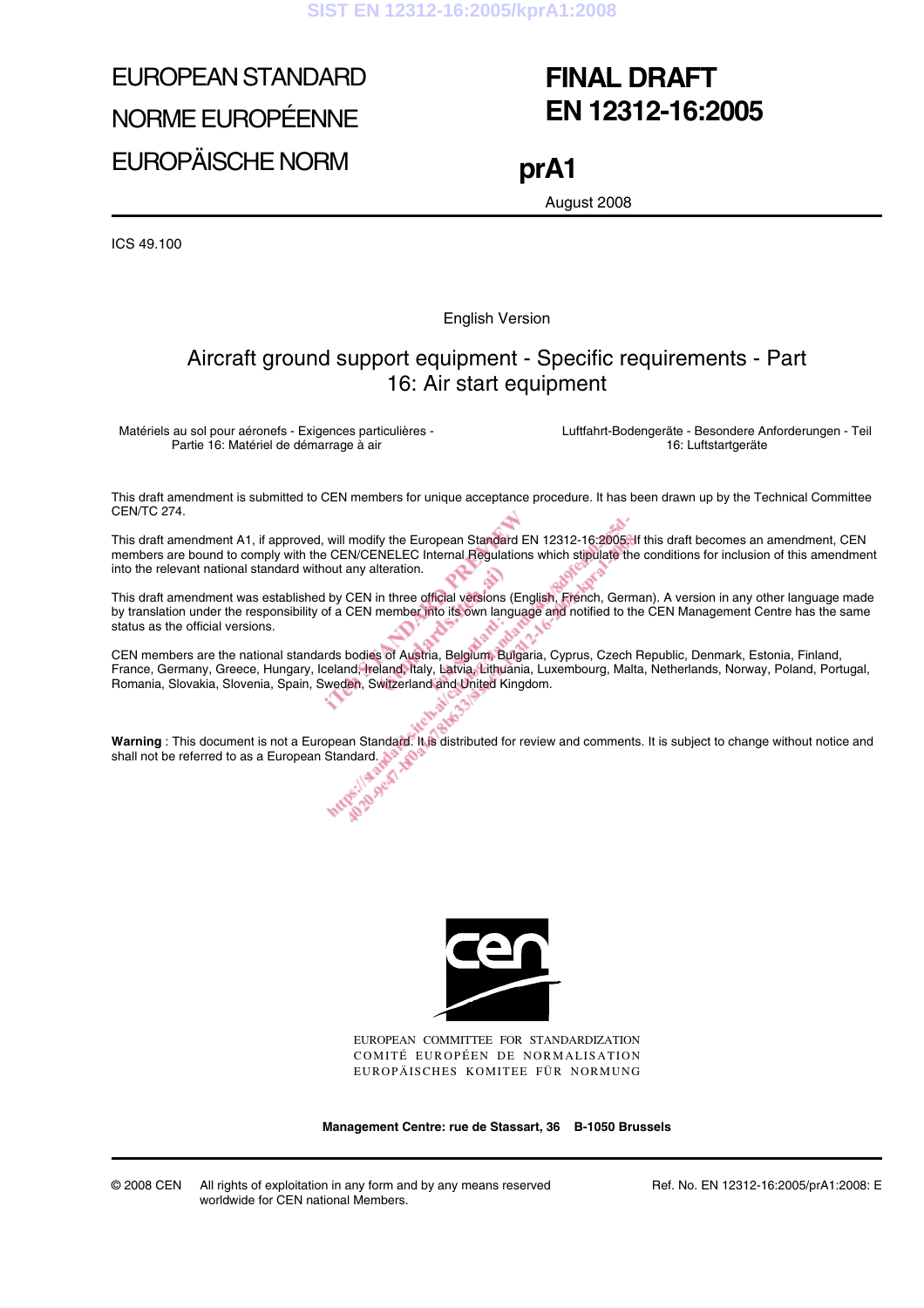#### SIST EN 12312-16:2005/kprA1:2008

### EN 12312-16:2005/prA1:2008 (E)

# **Contents**

Page

| $1 \quad \blacksquare$ |  |
|------------------------|--|
| $\overline{2}$         |  |
| $3^{\circ}$            |  |
| $\overline{4}$         |  |
| $5\overline{)}$        |  |
| $6\phantom{a}$         |  |
| $\overline{7}$         |  |
| 8                      |  |

International development of the state of the state of the state of the state of the state of the state of the state of the state of the state of the state of the state of the state of the state of the state of the state o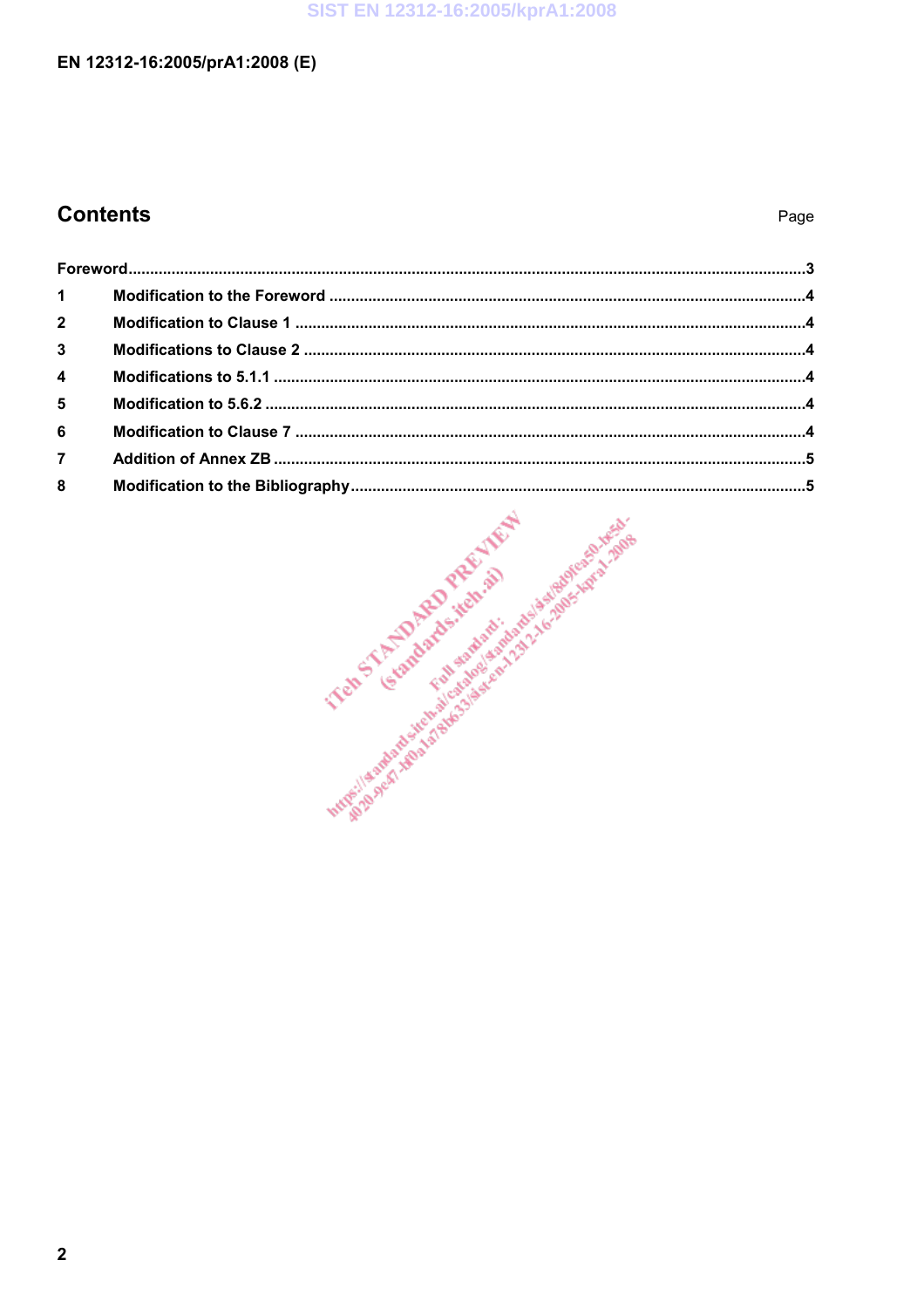# **Foreword**

This document (EN 12312-16:2005/prA1:2008) has been prepared by Technical Committee CEN/TC 274 "Aircraft ground support equipment", the secretariat of which is held by DIN.

This document is currently submitted to the Unique Acceptance Procedure.

This document has been prepared under a mandate given to CEN by the European Commission and the European Free Trade Association, and supports essential requirements of EU Directives.

document.

For relationship with EU Directives, see informative Annexes ZA and ZB, which are integral parts of this document.<br>document.<br>The property of the contract of the contract of the contract of the contract of the contract of t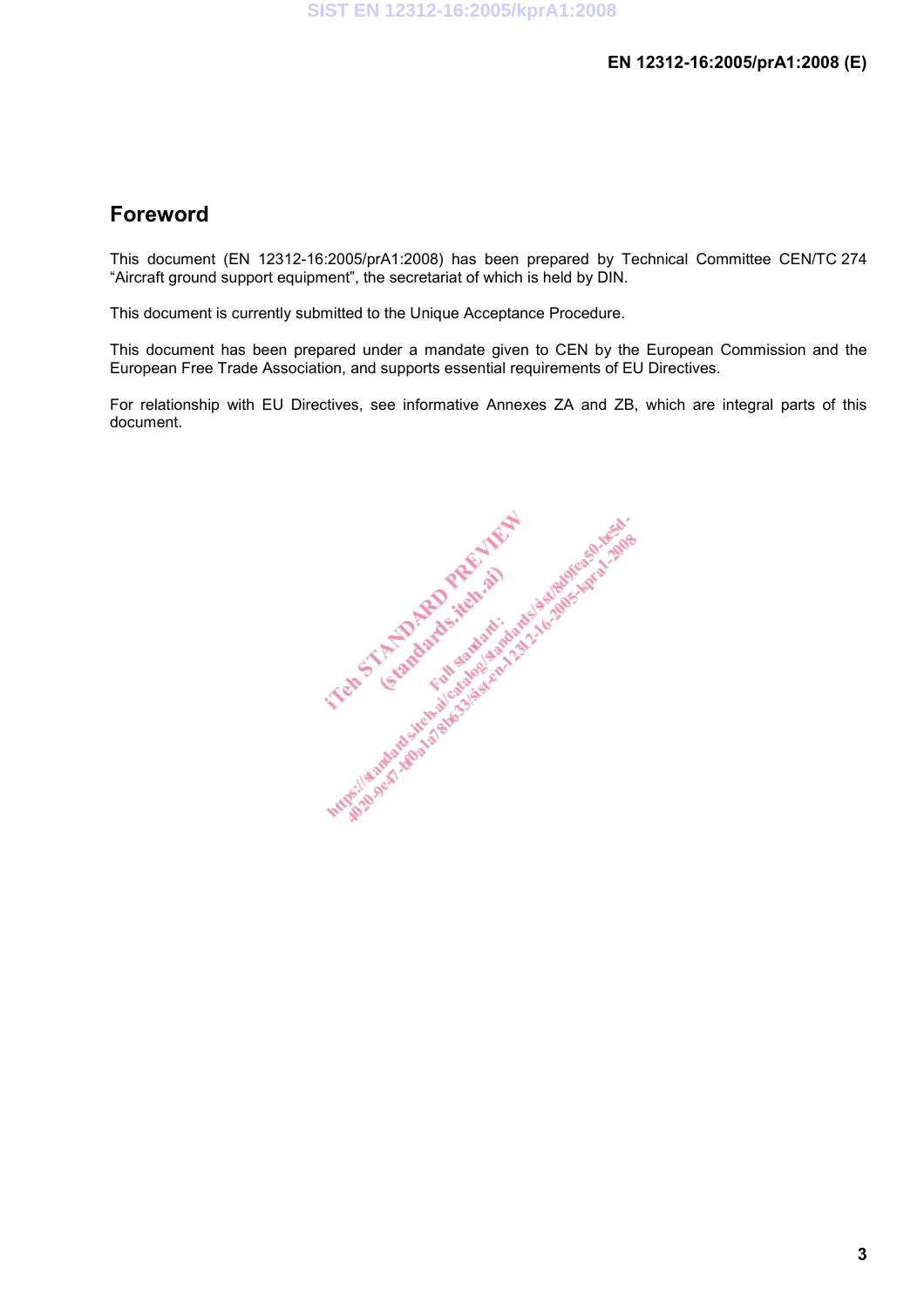#### **EN 12312-16:2005/prA1:2008 (E)**

#### **1 Modification to the Foreword**

*Replace the fourth paragraph with the following paragraph*: "For relationship with EU Directives, see informative Annexes ZA and ZB, which are integral parts of this document."

#### **2 Modification to Clause 1**

*Add the following new paragraph*: "This part of EN 12312 is intended to be used in conjunction with EN 1915- 1, EN 1915-2, EN 1915-3 (for vehicles) and EN 1915-4."

#### **3 Modifications to Clause 2**

*Delete* "EN 418:1992, *Saf[ety of machinery — Emergency stop equipment, functional aspec](J� $����w��$��}@V��}��<�Y���0X���ٴ%��7�m�B�+ʝt�������8�;˫��ye��~?�5�;_ ��o��Ҡg�f���.���%-U��S�	#��9@�!��)ts — Principles for design*" *and replace with* "EN ISO 13850:2008, *Safety of machinery - Emergency stop - Principles for design (ISO 13850:2006)*".

*Add* "EN 1915-3, *Aircraft ground support equipment - General requirements - Part 3: Vibration measurement methods and reduction*".

*Add* "EN 1915-4, *Aircraft ground support equipment - General requirements - Part 4: Noise measurement*<br>methods and reduction".<br>**4** Modifications to 5.1.1 *methods and reduction*". ىبىي

#### **4 Modifications to 5.1.1**

*Replace the first sentence with "Air start equipment shall conform to the relevant requirements of EN 1915-1,*<br>Replace the first sentence with "Air start equipment shall conform to the relevant requirements of EN 1915-1, EN 1915-2, EN 1915-3 and EN 1915-4 unless otherwise specified in this standard."

#### **5 Modification to 5.6.2**

*Replace the second sentence with* "They shall meet the requirements in EN ISO 13850:2008, category 0 or category 1 (see 4.1.4 of EN ISO 13850:2008)."

#### **6 Modification to Clause 7**

*Add after the first sentence the following*: "See also details for verification in EN 1915-3 as relevant and EN 1915-4."